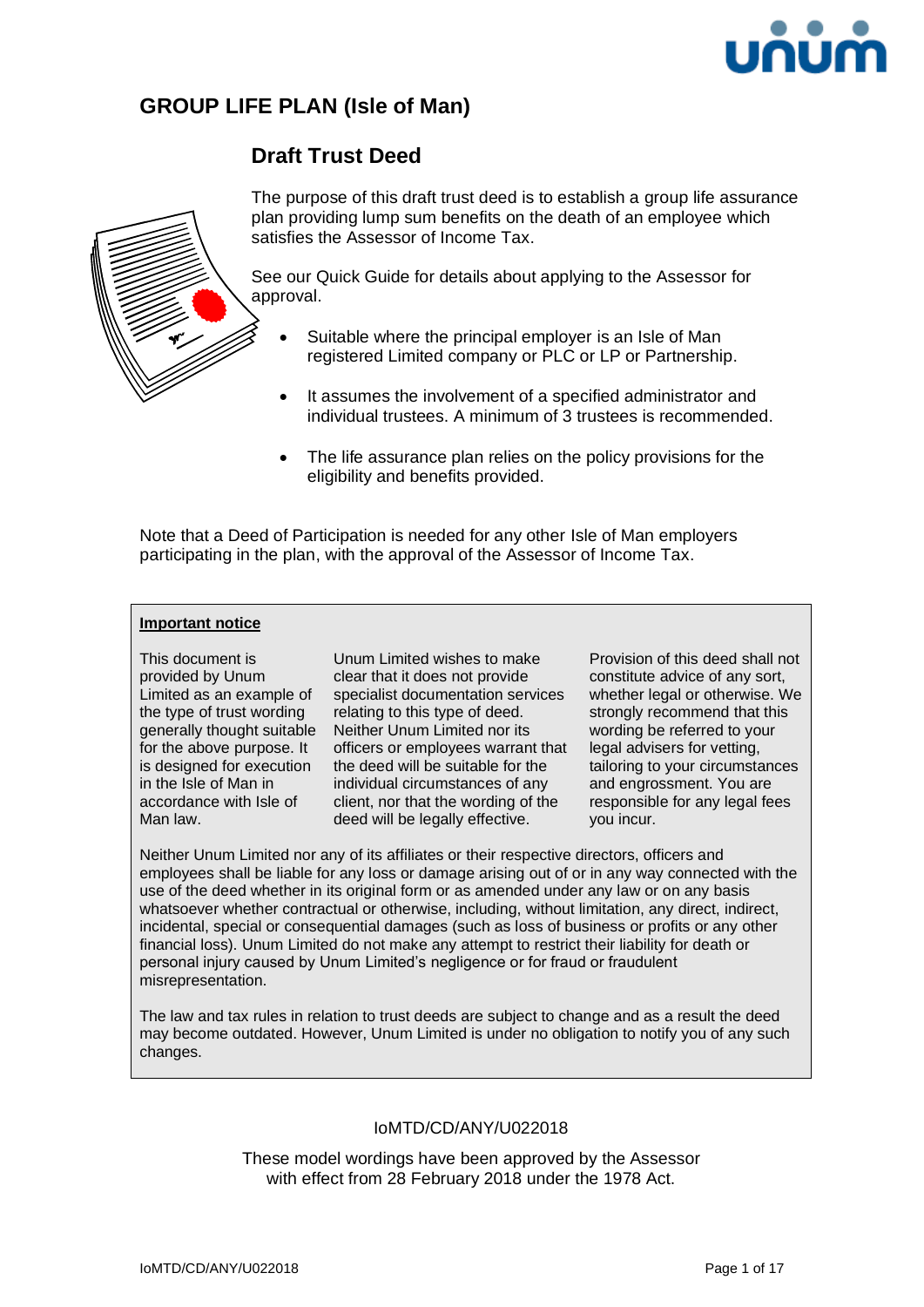# **SAMPLE letter to Assessor of Income Tax (from trustees/company)**

Engage as soon as possible - it must be before the plan start date if you are using your own trust wordings or using an amended version of the Unum trust, agreed as appropriate with the Assessor of Income Tax.

Mr N Brown Pensions Officer Income Tax Division, Treasury Isle of Man Government Government Office Douglas, Isle of Man IM1 3TX

Or email to: [nigel.brown@itd.treasury.gov.im](mailto:nigel.brown@itd.treasury.gov.im)

The ………………………………Group Life Plan

We present details of this group life scheme to gain approval under the Income Tax (Retirement Benefit Schemes) Act 1978 (of Tynwald).

- The scheme commencing date is ……………………………… *(date)*
- The nominated Isle of Man Administrator of the scheme is ........................ and their address is ………………………. The Administrator's position within the business/company is ............ The contact details for the Administrator are ........................../..................
- The sole purpose of the scheme is to provide a lump sum on the death of an employee or director
- As a wholly insured death benefit only scheme the scheme is excluded from the need to register with the Financial Services Authority to be treated as an authorised retirement benefits scheme (under the Retirement Benefits Schemes Act 2000)
- The initial policy for the scheme is insured with Unum Limited
- A copy of the insurance policy is provided as part of this review (If the terms of the insurance policy are amended, these will be presented to the Assessor for review and appraisal.)
- Copy attached of the scheme's discretionary trust scheme assets are limited to insurance policies This is the agreed *Trust Unum 022018* un-amended This is the agreed *Trust Unum 022018* – amended in ………………………………
- Deed of Participation is attached for *XYZ Company Limited* which is a participating employer based in the Isle of Man We wish to confirm your approval to their participation. The relationship with the principal employer is ………………………
- We also want agreement to include some employees who are on Secondment in the Isle of Man – cover for up to 3 years (or as agreed by the Assessor) The details of the employees, the seconding employer and the relationship and their date of starting secondment are .....................
- We also want agreement to include some employees who are on Overseas Secondment The details of the employees, the seconding employer and the relationship are ………………
- We also want agreement to include some employees who have ceased to be resident for tax in the Isle of Man The details of the employees, their roles, their country of residence and their date of cessation of Isle of Man residence are ……………………………....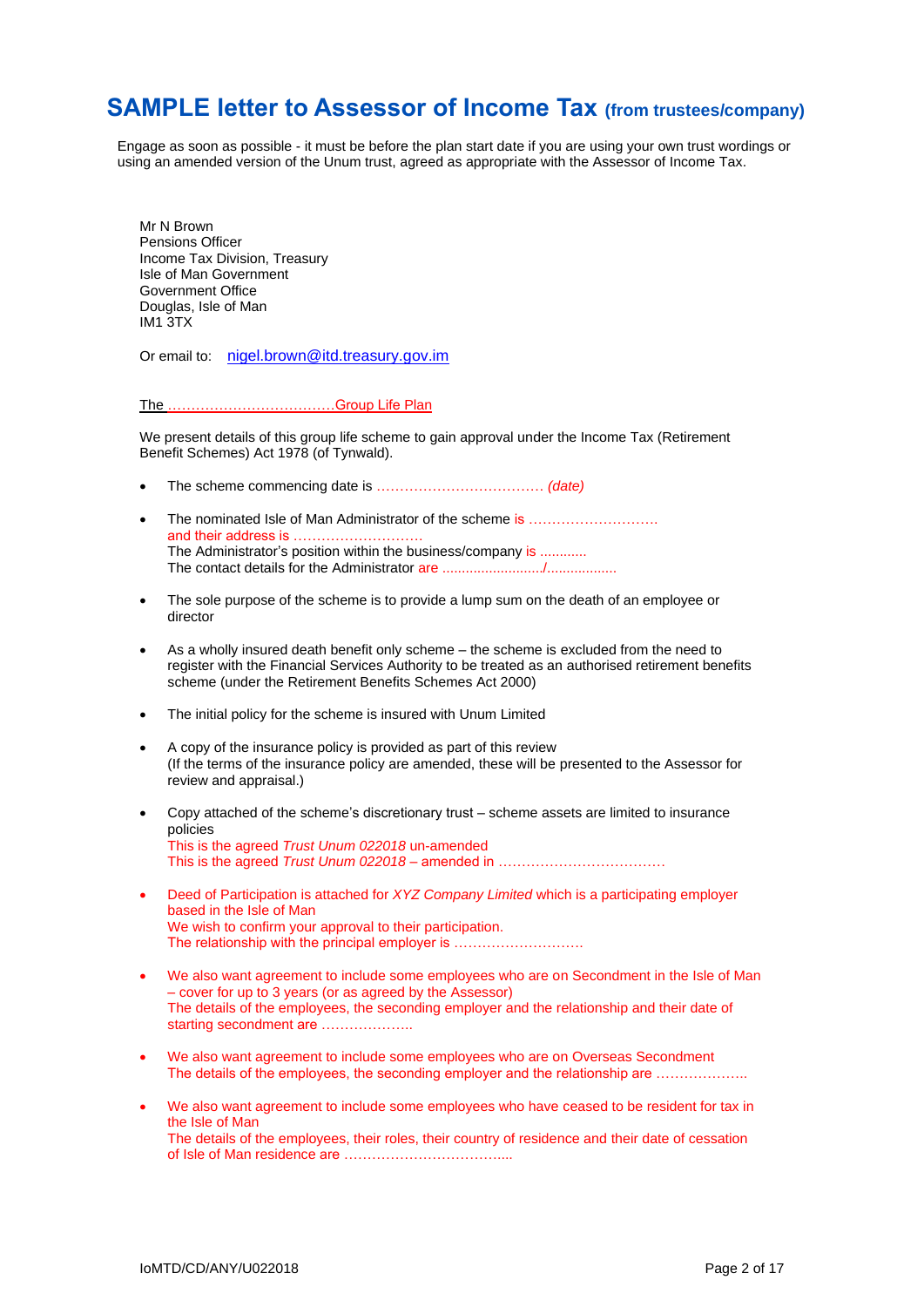# **Deed of Declaration of Trust**

**THIS TRUST DEED** is made on the day set out below (the **execution date**) by the **principal employer**, the **trustee** and the **administrator**. Execution of this deed confirms the establishment of a group life assurance plan under discretionary trust.

| Plan                                                               | The             |  |
|--------------------------------------------------------------------|-----------------|--|
|                                                                    | Group Life Plan |  |
| <b>Commencing Date</b>                                             |                 |  |
| <b>Principal employer</b>                                          |                 |  |
| <b>Company Registration</b><br>Number of the Principal<br>employer |                 |  |
| Address of the Principal<br>employer                               |                 |  |
| (Registered if applicable)                                         |                 |  |
| <b>Administrator</b>                                               |                 |  |
| (name and address)                                                 |                 |  |
| <b>Trustee</b>                                                     |                 |  |
| (name and address of each)                                         |                 |  |
|                                                                    |                 |  |

**IN WITNESS** whereof this Deed has been duly executed.

| <b>Execution Date</b> |                                                |
|-----------------------|------------------------------------------------|
|                       | This execution applies to the entire document. |

## *if Limited Company (or PLC or LP) - if not, delete this section*

| Signed as a deed on behalf of the <b>sponsor</b> by the following authorised signatories |                                                    |  |
|------------------------------------------------------------------------------------------|----------------------------------------------------|--|
|                                                                                          |                                                    |  |
| Signature of Director                                                                    | Signature of Director/<br><b>Company Secretary</b> |  |
| Full name in block capitals                                                              | Full name in block capitals                        |  |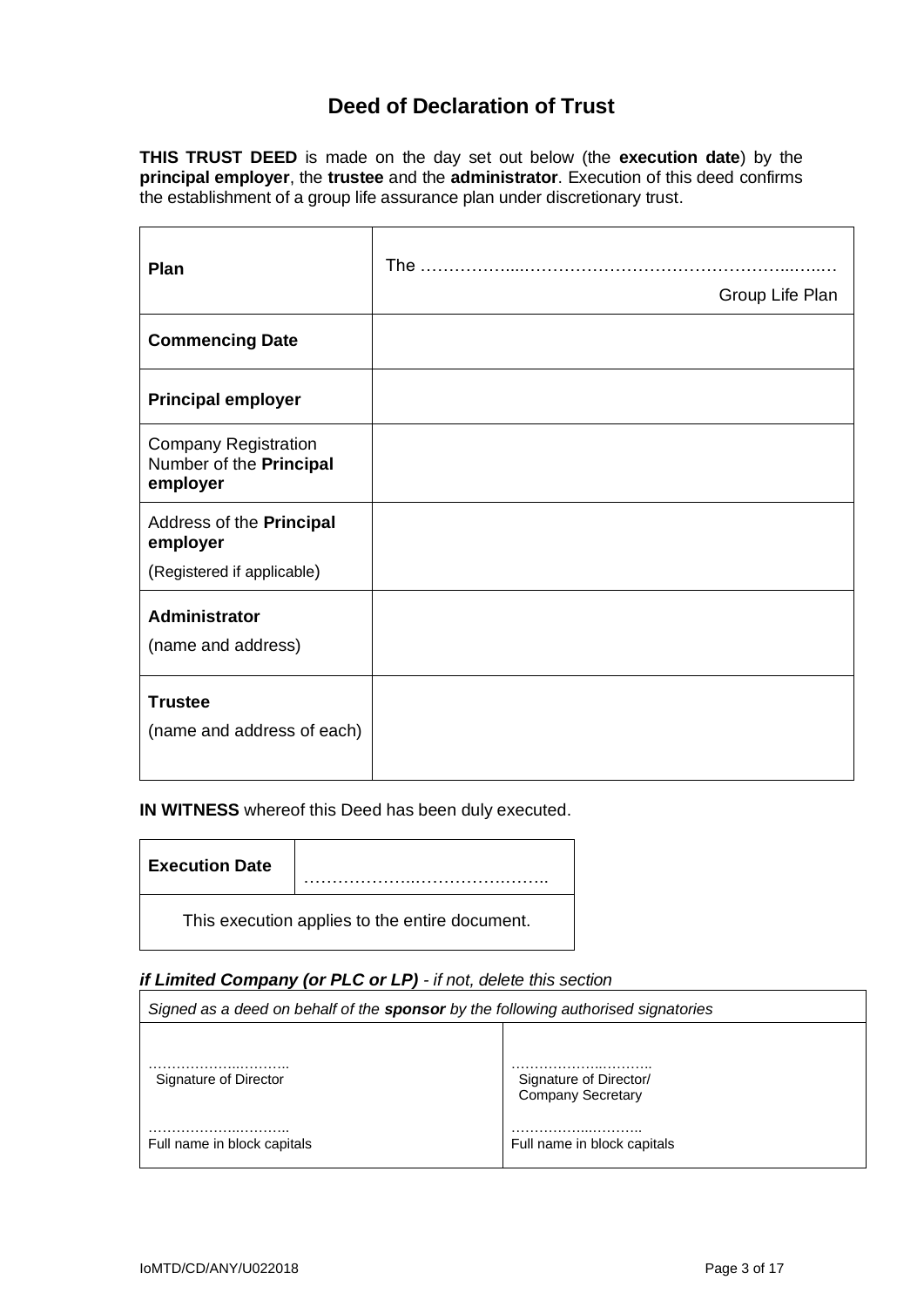*if Partnership - if not, delete this section*

| Signed as a deed by the <b>sponsor</b> by             |                                                       |  |
|-------------------------------------------------------|-------------------------------------------------------|--|
| Signature                                             | Signature                                             |  |
| Full name of signatory in block capitals              | Full name of signatory in block capitals              |  |
| Acting as attorney of the Partners in the presence of | Acting as attorney of the Partners in the presence of |  |
| Witness' signature                                    | Witness' signature                                    |  |
| Full name of witness in block capitals                | Full name of witness in block capitals                |  |

*Signed as a deed by the administrator*

……….……………………………. Signature of Administrator

……….……………………………. Witness' signature

……….……………………………. Full name of witness in block capitals

| Signed as a deed by the trustee        |                                        |  |
|----------------------------------------|----------------------------------------|--|
|                                        |                                        |  |
|                                        |                                        |  |
| Signature of Trustee 1                 | Signature of Trustee 2                 |  |
|                                        |                                        |  |
| Witness' signature                     | Witness' signature                     |  |
|                                        |                                        |  |
| Full name of witness in block capitals | Full name of witness in block capitals |  |
|                                        |                                        |  |
|                                        |                                        |  |
| Signature of Trustee 3                 | Signature of Trustee 4                 |  |
|                                        |                                        |  |
|                                        |                                        |  |
| Witness' signature                     | Witness' signature                     |  |
|                                        |                                        |  |
| Full name of witness in block capitals | Full name of witness in block capitals |  |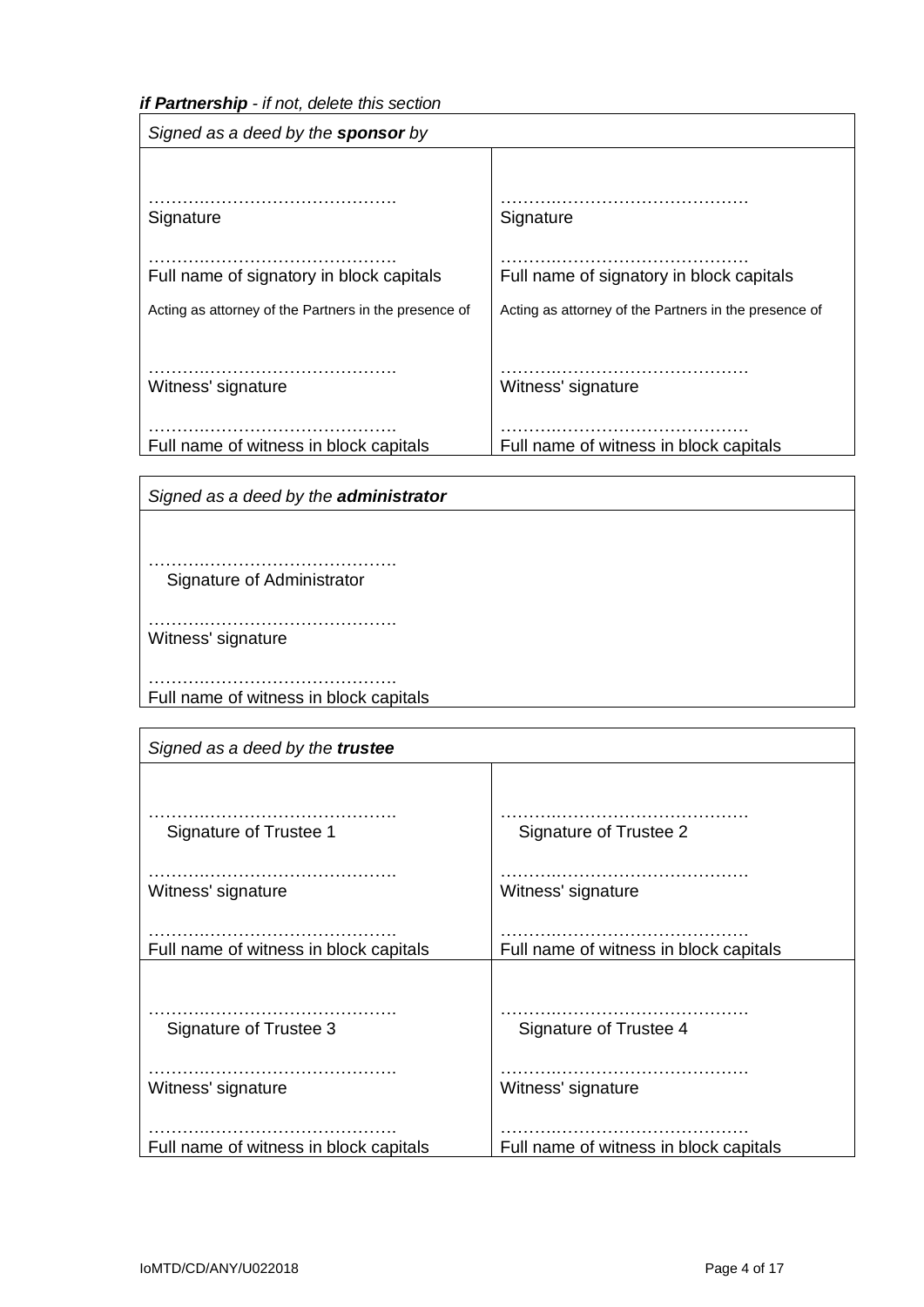| <b>Contents</b> |                                                |  |
|-----------------|------------------------------------------------|--|
| <b>Clause</b>   | <b>Heading</b>                                 |  |
| 1.              | <b>General Interpretation and Definitions</b>  |  |
| 2.              | <b>Trustee</b>                                 |  |
| 3.              | <b>Administrator</b>                           |  |
| 4.              | <b>Contributions, Plan Assets and Expenses</b> |  |
| 5.              | <b>Membership</b>                              |  |
| 6.              | <b>Benefits</b>                                |  |
| 7.              | <b>Lump Sum Benefit Trust</b>                  |  |
| 8.              | <b>Participation of Employers</b>              |  |
| 9.              | <b>Substitution of Principal Employer</b>      |  |
| 10.             | <b>Amendment</b>                               |  |
| 11.             | <b>Termination</b>                             |  |
| 12.             | <b>Assessor Limits and Requirements</b>        |  |
|                 |                                                |  |

# **BACKGROUND:**

- (A) The **principal employer** has decided to establish the **plan** to provide lump sums on death for such **employees** [and directors] of the **principal employer** or of any **participating employers** as are admitted to membership.
- (B) The **trustee** shall be the first **trustee** of the **plan**.
- (C) The **administrator** shall be the first **administrator** of the **plan**.
- (D) The **benefits** under the **plan** shall be secured by a **policy** or **policies**. The terms in the **policies** will override any contrary provisions in this deed.
- (E) The **plan** is designed for **approval** in the Isle of Man and will be maintained so that **approval** is not prejudiced.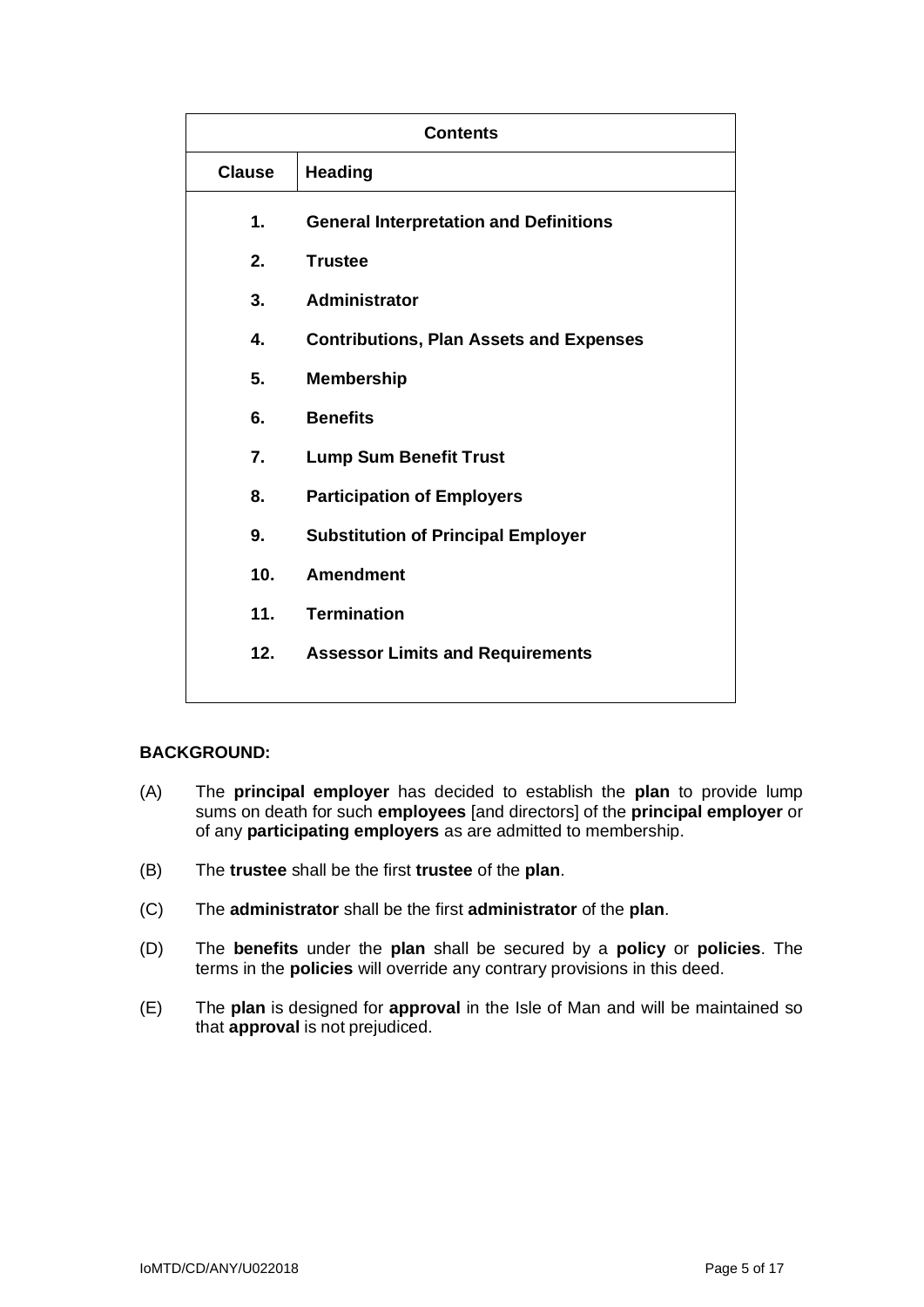### **NOW THIS DEED PROVIDES** as follows:

### **1. GENERAL INTERPRETATION AND DEFINITIONS**

### **1.1 Interpretation**

- 1.1.1 In this deed where the context so allows, words in the singular shall include the plural and vice versa, and any term of a masculine gender may be read to include the feminine gender.
- 1.1.2 References in this deed to any statute or regulation made under it shall include a reference to any statutory amendment or re-enactment or as changed by law. Any reference to United Kingdom legislation means that legislation only to the extent it has been applied in the Isle of Man.
- 1.1.3 The Contracts (Rights of Third Parties) Act 2001 (of Tynwald) does not apply to this deed.
- 1.1.4 The **plan** and the trusts established by this deed shall in all respects be governed by and interpreted according to the laws of the Isle of Man and the parties hereto submit to the exclusive jurisdiction of the Isle of Man Court.
- 1.1.5 The **principal employer** shall have full power to determine conclusively all questions and matters of doubt arising under or in connection with the plan and whether relating to the construction of this deed or otherwise and any such determination shall bind all interested parties.

### **1.2 Definitions**

In this deed and any subsequent amendment the following expressions shall have the meaning given to them below:

**1978 Act** shall mean the Income Tax (Retirement Benefit Schemes) Act 1978 (of Tynwald).

**administrator** means the person or persons, resident in the Isle of Man resident, having the management of the **plan** for the time being.

**approval** means approval of the **plan** by the **Assessor** under the **1978 Act**.

**Assessor** means the Assessor of Income Tax in the Isle of Man.

**beneficiary** means such persons named below as are living at the date of the death of the **member**:

- (a) the **spouse** or **civil partner** of the **member**;
- (b) the children and remoter descendants of the **member**;
- (c) any other children and remoter descendants of the parents of the **member**, and of the parents of the **spouse** or **civil partner** of the **member**;
- (d) any **spouse**, **civil partner**, widow or widower of any of the persons described in paragraphs (b) and (c) above;
- (e) the parents of the **member**, the parents of the **spouse** or **civil partner** of the **member**;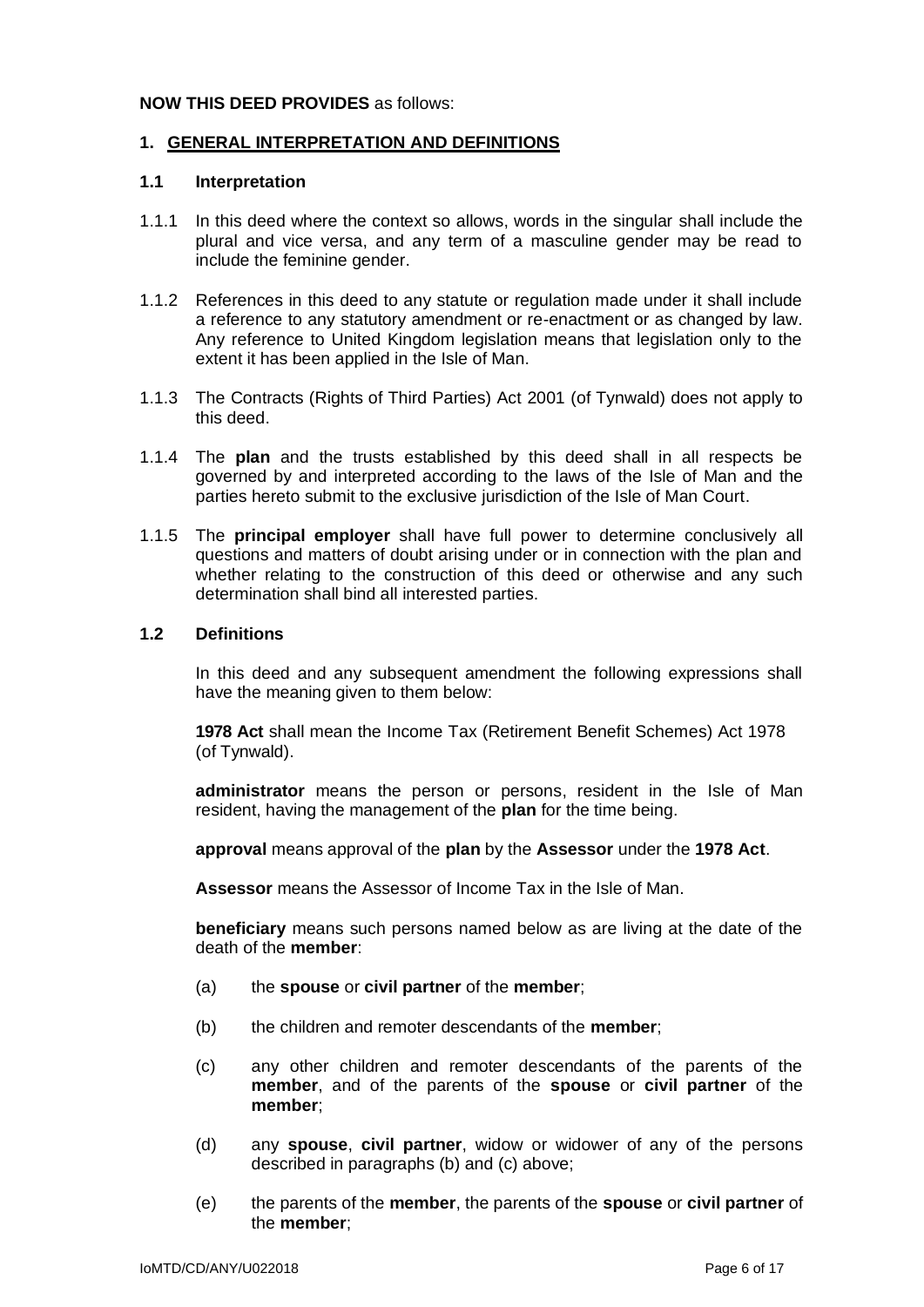- (f) any person to whose advancement, maintenance, education or support the **member** shall, in the opinion of the **trustee**, have contributed;
- (g) any person or charity (including an unincorporated body or association) notified by the **member** to the **trustee** as a person or body who the **member** wishes to be considered as a recipient of **lump sum benefit** in the event of their death;
- (h) any person or charity (including an unincorporated body or association) who or which are entitled to an interest in the **member's** estate in accordance with their will:
- (i) the trustees of a trust independent of the **plan** for the benefit of one or more of the above **beneficiaries**;
- (j) any legal personal representative(s) of the **member** whether such **member** dies testate or intestate;

the relationships described above shall include adoptive and step-relationships and relationships of the half-blood, and any former spouse or former **civil partner** of the **member** and children conceived but yet to be born at the **member's** death.

**benefit** means the lump sum amount payable on the death of a **member**. The **policy** specifies the amount of **benefit** in respect of each **member**.

**civil partner** means a person in a registered civil partnership under the Civil Partnership Act 2011 (of Tynwald) or the Civil Partnership Act 2004 (of the UK Parliament), or treated as being in a registered civil partnership under either Act.

**commencing date** means the date the **plan** is to commence and operate from as shown on the first page of this **trust deed**.

**employee** means an individual (including a working director) who is in the **service** of a **participating employer**.

**execution date** means the date on which this **trust deed** was executed on behalf of the **principal employer**.

**insurance company** means an **insurer** approved by the **Assessor** for the purposes of the **1978 Act** and whose provision of insurance in respect of the **plan** will not prejudice **approval**.

**insurer** means the **insurance company** providing the **policy** by which a **member's benefits** are secured.

**member** means an **employee** in respect of whom **benefit** is payable under a **policy**.

**participating employer** means the **principal employer** and any other Isle of Man company, firm or person accepted by the **principal employer** to participate in the **plan** under clause 8, with the approval of the **Assessor**. In respect of any **member** 'the **participating employer**' means that one or more of the **participating employers** by which they are for the time being employed.

**plan** means the group life assurance plan established by this discretionary trust as may be amended.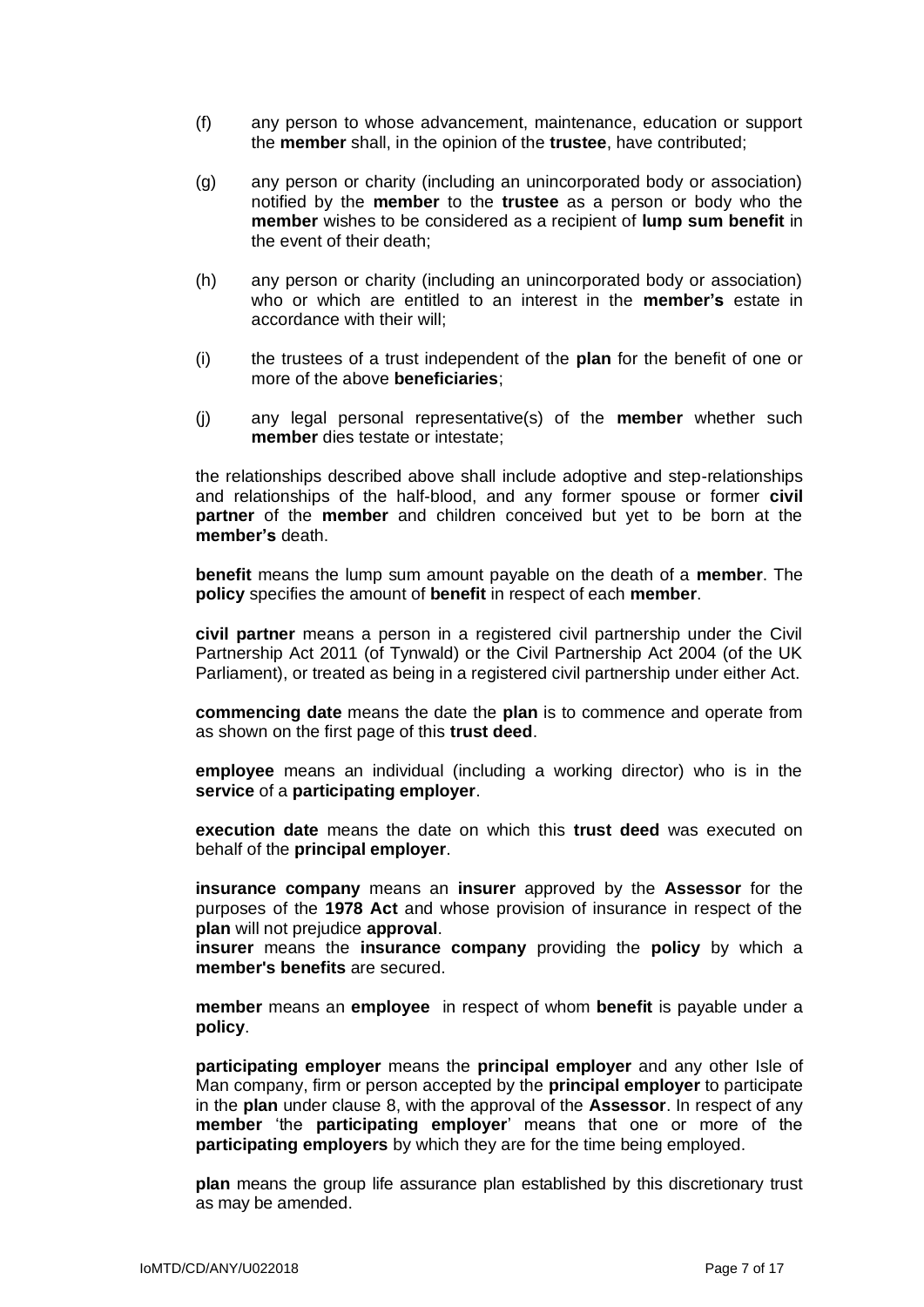**policy** means a policy for the time being in force issued by any **insurance company** which secures death benefits to be held on the trusts of the **plan**.

**professional adviser** means any qualified advocate, solicitor, barrister, accountant, actuary, broker, medical practitioner or any other professional person.

**service** means service with any of the **participating employers** and **service** shall be deemed continuous although performed with more than one of the **participating employers**, on such terms as are set out in the **policy**.

**principal employer** means the company, firm or person for the time being which has assumed the responsibilities of the **principal employer** of the **plan**.

**spouse** means a legal husband or wife, including a same sex spouse in accordance with the Marriage and Civil Partnership (Amendment) Act 2016.

**trust deed** means this deed and any other formal documents governing the operation of the **plan** at any time.

**trustee** means the trustee or trustees for the time being of the **plan**.

## **2. TRUSTEE**

#### **2.1 General provisions**

- 2.1.1 The **trustee** shall ensure the sole purpose of the **plan** remains at all times the payment of lump sums on death in respect of any **member**, while ensuring that **approval** is maintained and not prejudiced.
- 2.1.2 The **trustee** shall at all times observe the terms and conditions of the **trust deed** and any amendments made from time to time to the **plan** or as required by overriding legislation.
- 2.1.3 Subject to the powers given to the **principal employer** by the **trust deed**, the decision of the **trustee** shall be final on all matters of doubt arising under the **plan**, all questions which are left to their determination or decision in relation to the **plan**, and on all matters relating to the management and administration of the **plan** on which the **trust deed** is silent. The **trustee** need not give reasons for any decision.
- 2.1.4 The **trustee** shall have the power to make or revoke any regulation or other provision (not being inconsistent with the **trust deed**) as they think fit relating to any matter or thing not provided for under the **trust deed**, or for the administration of the **plan**. The **trustee** shall have the power generally to do all such acts and things as they may consider necessary or expedient for the maintenance and preservation of the **plan** and of the rights of the **members** and/or any **beneficiary**.
- 2.1.5 The **trustee** shall ensure that such accounts and records are kept as necessary or desirable for the proper management and administration of the **plan**.

### **2.2 Appointment and removal of trustee**

2.2.1 The **principal employer** may by deed remove a **trustee** or appoint a new or additional **trustee** without any limit on numbers provided that one month's written notice shall be given to any **trustee** before that **trustee's** removal.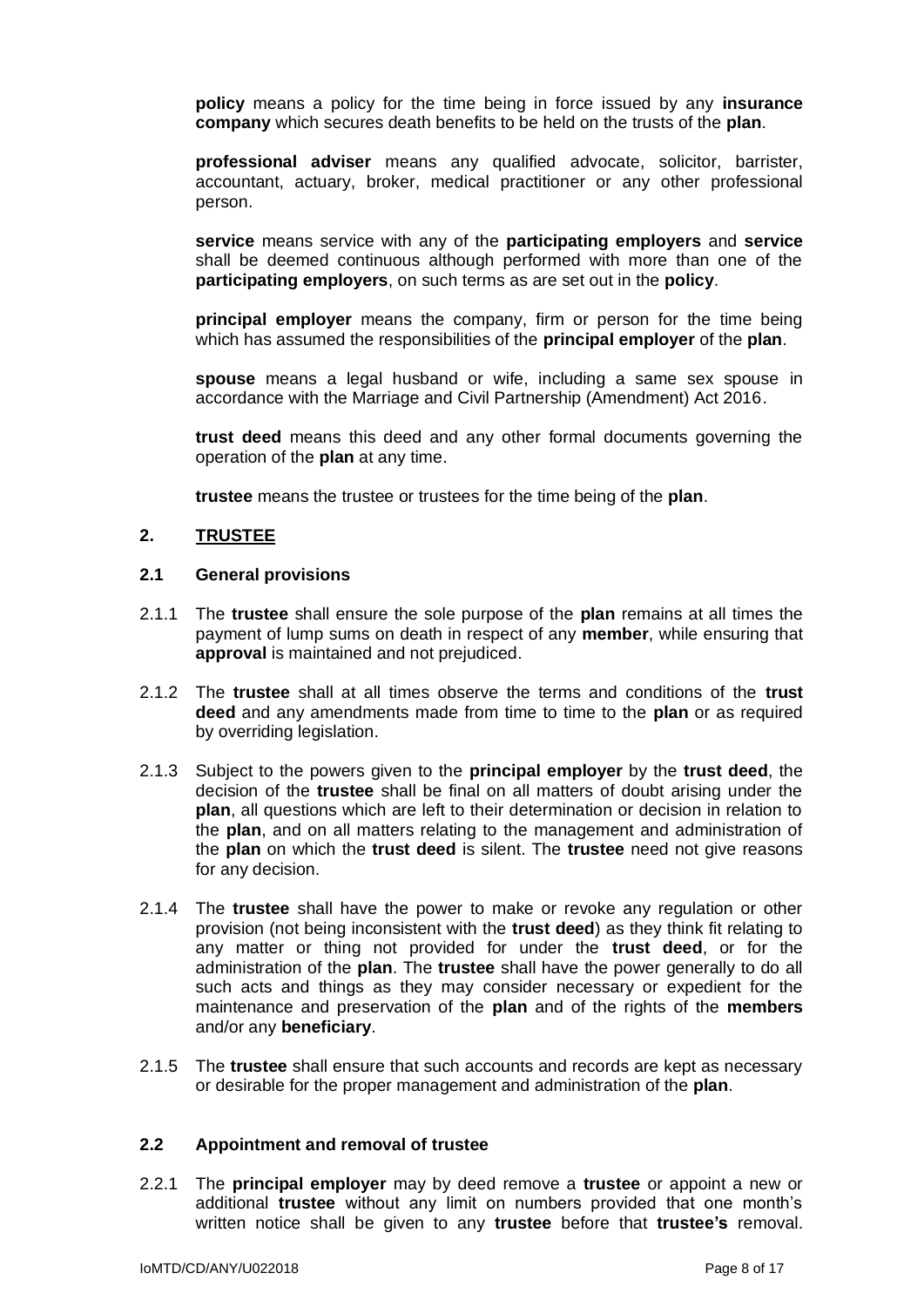Unless a body corporate (whether or not a trust corporation) is the sole **trustee** there must always be at least two **trustees**.

- 2.2.2 A **trustee** may resign as a **trustee** by serving at least one month's written notice or at least three months' notice if the **trustee** is a corporate body (unless the **principal employer** permits a shorter notice period) on the **principal employer**. A **trustee** will not cease to be a **trustee** if there would be less than the minimum number of **trustees** specified in clause 2.2.1 until a replacement **trustee** is appointed by the **principal employer**, unless the **principal employer** is a company in which case it will automatically become a **trustee** to act jointly with any remaining **trustee**.
- 2.2.3 The resigning **trustee** shall execute such documents and do all such things as may be necessary to give effect to their resignation.

### **2.3 Payment of trustee**

2.3.1 Any **trustee** may be paid such fees as may be agreed with the **principal employer**. **Trustee** fees agreed by the **principal employer** shall be paid by the **principal employer**.

#### **2.4 How trustee may act**

- 2.4.1 If a corporate body is sole **trustee** its procedures and the conduct of its internal affairs shall be governed by its constitution.
- 2.4.2 Where there is more than one **trustee**, the **trustees** shall decide, in consultation with the **principal employer**, how to conduct their meetings.
- 2.4.3 The **trustee** shall keep written records of their proceedings and decisions, and of all receipts and payments of **plan** assets.

### **2.5 Governance**

2.5.1 The **trustee** shall ensure the **plan** complies with all applicable legislative requirements concerning the governance and administration of the **plan**.

## **2.6 Delegation and professional advice**

- 2.6.1 The **trustee** may with the consent of the **principal employer** delegate (and if the **trustee** so decides permit a delegate to sub-delegate) any business relating to the **plan** for such periods and on such terms (including protection in favour of the delegate) and at such remuneration (if any) as the **trustee** thinks fit excepting the exercise of any discretion under the trusts of the **plan**. Any such delegation (or sub-delegation) shall be authorised in writing before the exercise of any such delegated authority and shall not prejudice **approval**.
- 2.6.2 The **trustee** may, upon such terms as they think fit, obtain the advice of any **professional adviser**. The **trustee** shall not be liable for any loss or error that results from having acted on any such advice.

### **2.7 Trustee protection**

2.7.1 The **trustee** (and any director or officer of a corporate **trustee**) shall not incur any personal responsibility or be liable for anything whatsoever except for breach of trust knowingly and intentionally committed or condoned by them or caused by his fraudulent or dishonest conduct or in the case of a professional **trustee** out of their own negligence.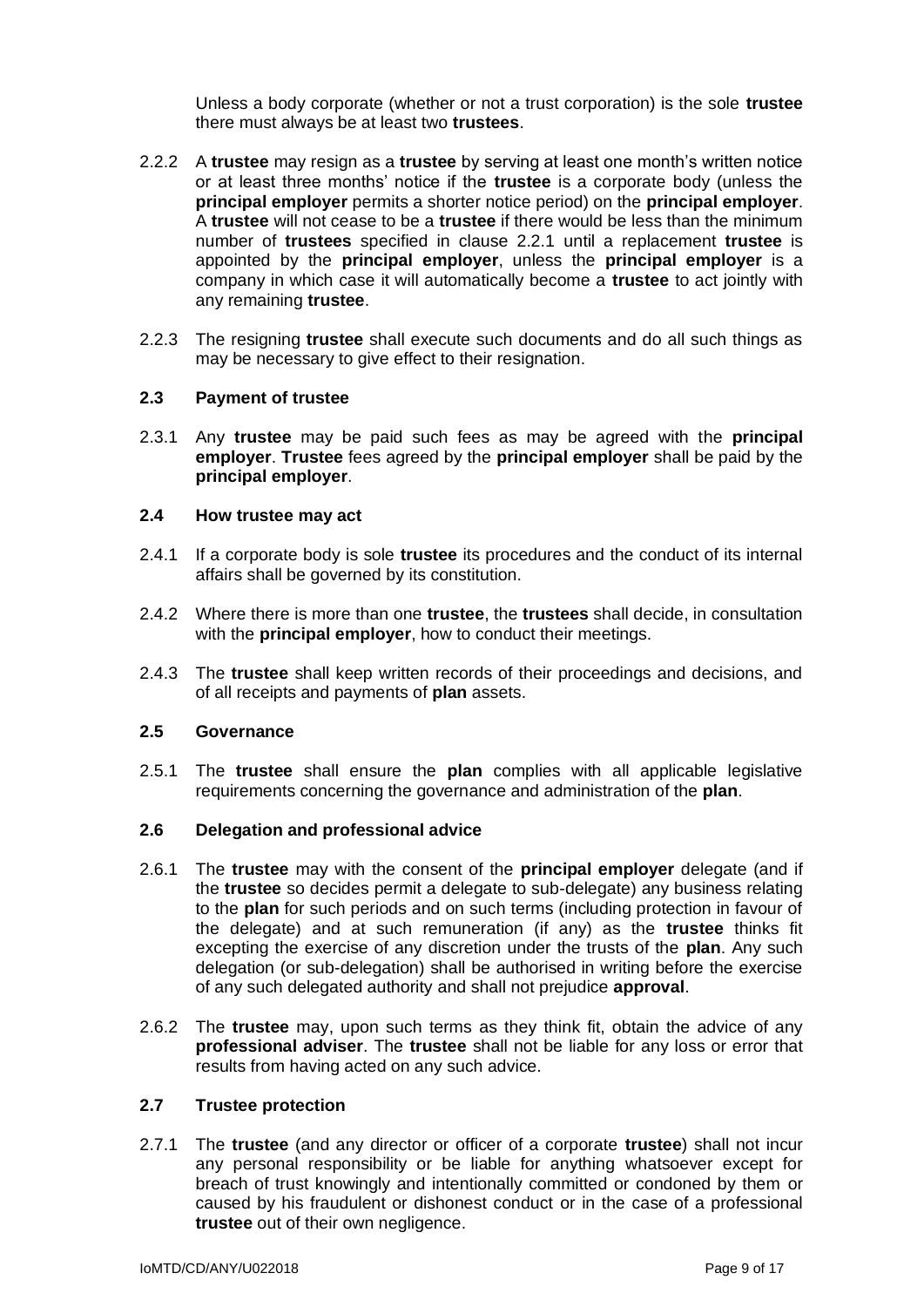- 2.7.2 Without prejudice to the right of indemnity given to trustees by law the **trustee** or any director of a body corporate acting as a **trustee** (excluding a professional trustee) shall be jointly and severally indemnified by the **principal employer** in respect of all liabilities and expenses properly incurred by the **trustee** (including fines and penalties under statute) provided that this indemnity shall not extend to anything caused by the matters referred to in clauses 2.7.1 above or to the extent that it is covered by insurance effected under clause 2.7.4 below.
- 2.7.3 The **trustee** shall not be liable in respect of any payment or payments to any person or persons erroneously made by them in good faith in the belief that such person or persons were entitled to the said payment or payments and a receipt issued to the **trustee** by any such person or persons shall be a good and sufficient discharge to the **trustee**.
- 2.7.4 The **trustee** with the consent of the **principal employer** may make suitable arrangements by insurance policies or otherwise to protect the **plan** from any costs, claims, actions and expenses which result from the indemnity and exoneration provided for the **trustee** by the provisions of this clause. The cost of such insurance shall represent an expense of the **plan**.

### 2.8 **Personal interest**

No decision of or exercise of a duty, power or discretion by:

- (a) the **trustee**;
- (b) the directors or officers of a corporate trustee; or
- (c) any delegate of the **trustee**

shall be invalidated or questioned on the ground that any of the persons as listed above had a direct or other personal interest in the manner or result of such decision or of exercising such duty, power or discretion.

## 2.9 **Member trustees**

A **member** who is or who has been a **trustee** or a delegate or a director or officer of the **trustee** shall be entitled to retain beneficially any interest or entitlement to **benefits** which they may have under the **plan**.

# **3. ADMINISTRATOR**

- 3.1 The **principal employer** may in writing appoint and remove from time to time a person or persons to act as the **administrator**. The **principal employer** will notify details of the **administrator** to the **Assessor**.
- 3.2 The **principal employer** will be responsible for the discharge of all duties imposed on the **administrator** if there is no **administrator** able to act.
- 3.3 The **administrator** shall ensure that they carry out all duties and responsibilities conferred or imposed on the **administrator** of the **plan** by the **1978 Act**.
- 3.4 The **administrator** may be paid such fees as may be agreed with the **principal employer**. **Administrator** fees agreed by the **principal employer** shall be paid by the **principal employer**.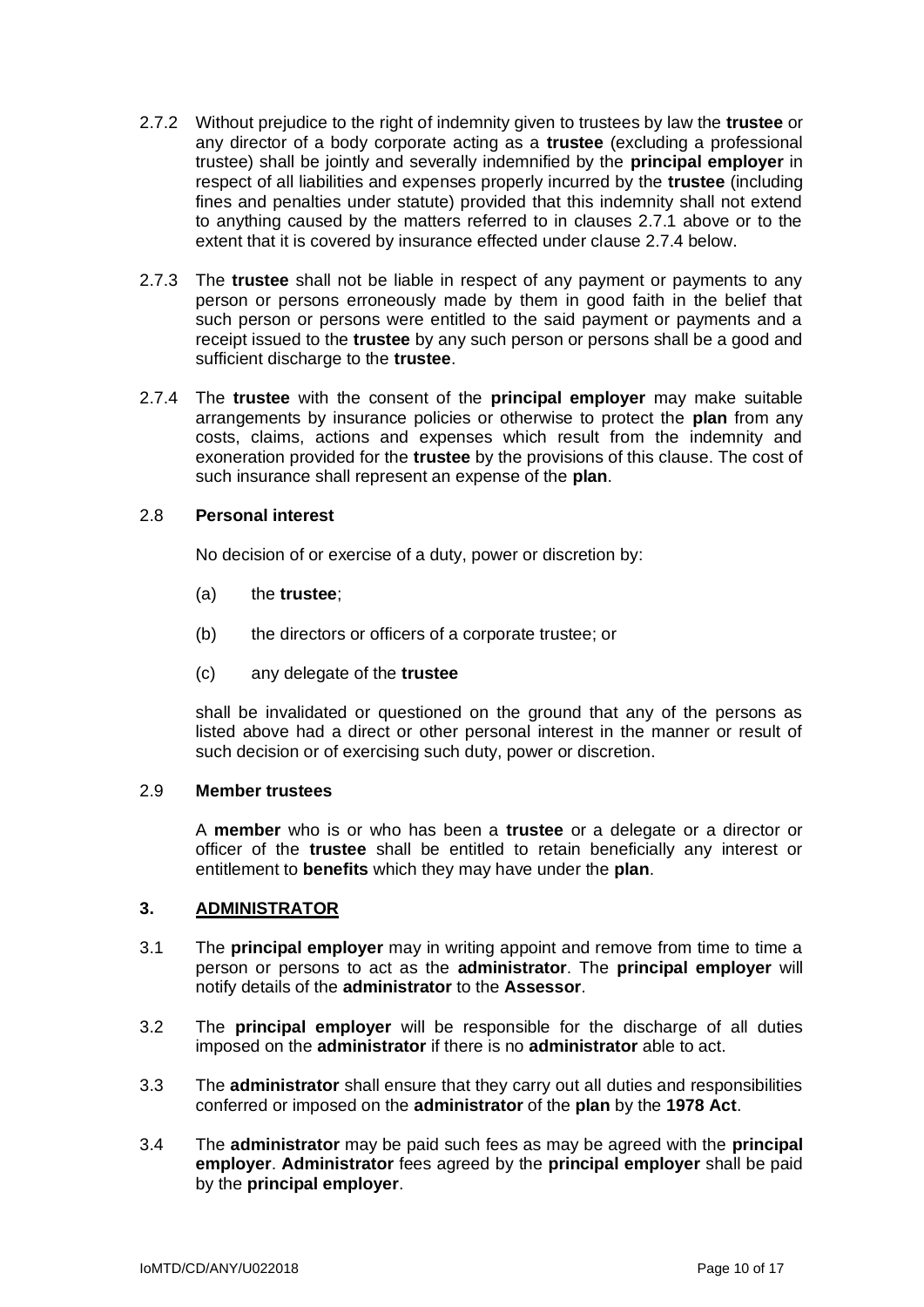3.5 The **administrator** may, as they think fit, obtain the advice of any **professional adviser**. The **administrator** shall not be liable for any loss or error that results from having acted on any such advice.

# **4. CONTRIBUTIONS, PLAN ASSETS AND EXPENSES**

## **4.1 Contributions**

4.1.1 The contributions necessary to purchase or maintain the **benefit**s in respect of **members** shall be paid by their **participating employer**.

## **4.2 Plan assets**

- 4.2.1 **Plan** assets shall consist of:
	- (a) monies held by the **trustee** representing the payment of **benefits** under any **policy** or **policies**;
	- (b) interest paid on the sums referred to in (a) above.
- 4.2.2 The **trustee** will hold all the assets that it receives and the property representing them and all the income on irrevocable trust to pay the **benefits** under the **plan** in accordance with this trust deed.

## **4.3 Expenses**

4.3.1 Any costs, charges and expenses (including interest thereon) of operating the **plan** shall be paid by the **principal employer** or alternatively by the **participating employers** in such proportions as the **principal employer** shall determine.

# **5. MEMBERSHIP**

### **5.1 Membership**

- 5.1.1 An **employee** is eligible to be a **member** of the **plan** if they are eligible for **benefit** under the **policy**. An eligible **employee's** membership of the **plan** shall be on such terms (including as to termination of eligibility) as are set out in the **policy**.
- 5.1.2 The decision of the **insurer** as to the eligibility of any **employee** under the **policy** is final.
- 5.1.3 Details of the **plan** shall be given to all persons who are eligible for membership.
- 5.1.4 Nothing contained in this deed shall in any way restrict the right of an employer to terminate the employment of any **employee** and no claim shall be made against an employer or the **principal employer** for damages or for any increase in damages on the grounds of loss of any **benefits** under the **plan**.

# **5.2 Termination of membership**

5.2.1 An **employee** ceases to be a **member** on the earliest date they cease to be an **employee** or on which cover under the **policy** ceases in respect of them.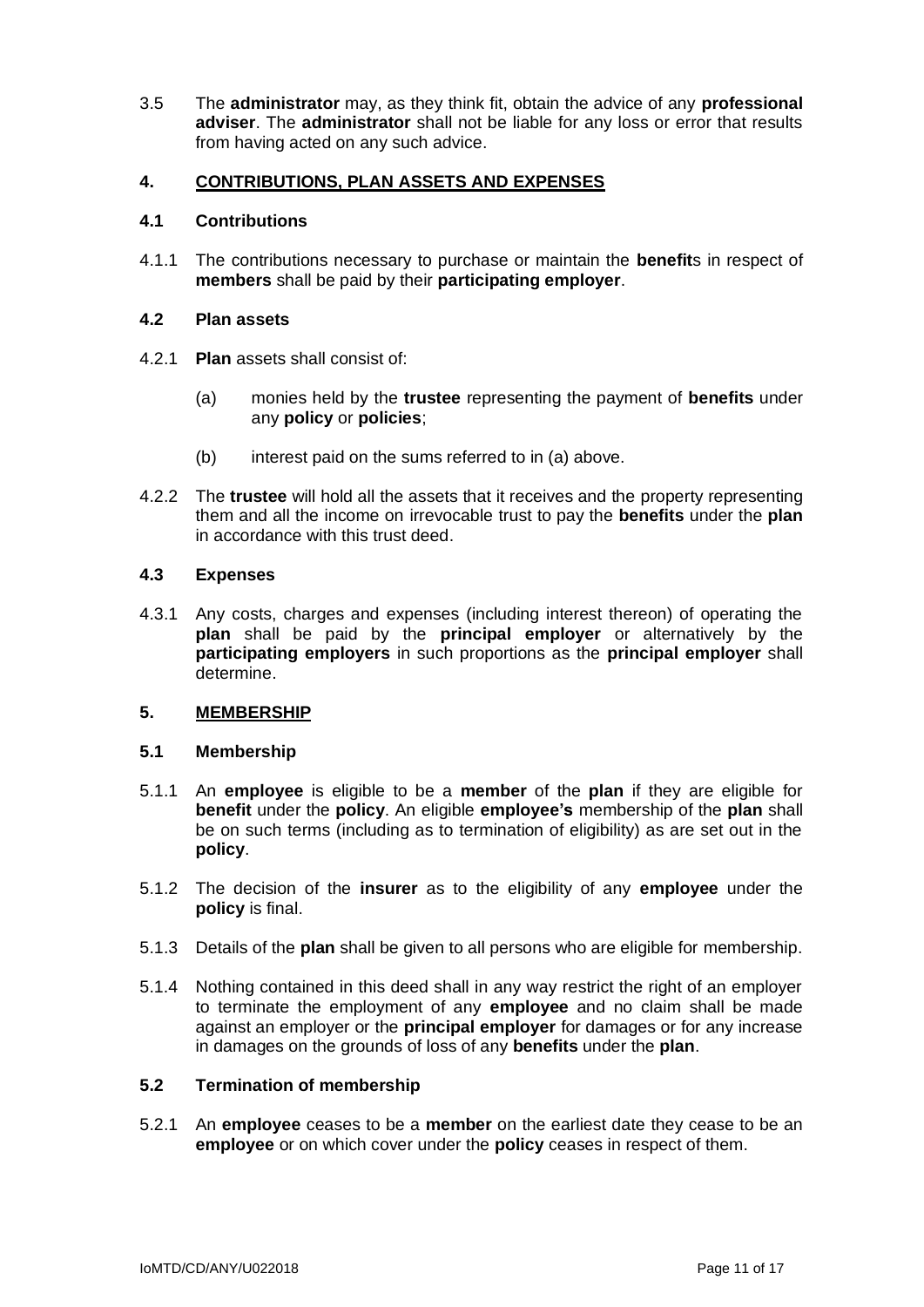# **6. BENEFITS**

## **6.1 Benefits**

- 6.1.1 **Benefit** payable in respect of a **member's** death will be paid to the **member's beneficiaries** in accordance with clause 7. The amount of the **benefit** will be the amount paid in respect of the **member** from the **policy**.
- 6.1.2 No **benefit** shall be capable of being assigned or applied for the benefit of any person other than the person entitled or contingently entitled to that **benefit**.

## **6.2 Incapacity and minority**

- 6.2.1 If in the opinion of the **trustee**, the individual due to receive a **benefit** is incapable of acting by reason of illness, mental disorder, minority or otherwise the **trustee** may retain any money due to that individual for any period and then pay it to that individual or to their estate or to any other person who is or appears to the **trustee** to be responsible for their care.
- 6.2.2 The **trustee** shall not be obliged to attempt to determine whether any person has a legal right to be responsible for the care of the individual due to receive the **benefit** and the receipt of any **benefit** by such person will be a complete discharge to the **trustee**.

## **6.3 Taxation**

6.3.1 The **trustee** may deduct from any **benefit** any tax for which they or the **administrator** may be liable or jointly liable in respect of such **benefit**. Where the **trustee** or the **administrator** is liable or jointly liable to tax or any other fiscal imposition in respect of any **benefit** under the **plan**, the **trustee** may apply the **benefit** in whole or in part in the payment of such liability (including any interest due) and deduct the amount so paid from the **benefit**, or postpone payment of the **benefit** until the liability has been met or provision satisfactory to the **trustee** made for its discharge.

# **7. LUMP SUM BENEFIT TRUST**

- 7.1 **Benefit** payable under the **plan** shall be held by the **trustee** on the trusts of the **plan** with power to pay it in such shares (and by one payment or a series of two or more payments) as the **trustee** in its sole discretion shall decide to any or all of the **member's beneficiaries**.
- 7.2 The **trustee** shall ensure such money held on trust is held in cash in such account the **trustee** maintains to hold money belonging to the **plan**. Interest accrued on the **benefit** may be paid to the **member's beneficiary** or **beneficiaries** if the **trustee** so decides or otherwise retained for the general purposes of the **plan**.
- 7.3 To the extent (if any) the **benefit** has not been paid in accordance with clause 7.1 above within 23 months of the date that the **trustee** is notified of the **member's** death (or any earlier date they could reasonably have been expected to know of the **member's** death) the **trustee** shall pay any balance to the **member's** personal representatives unless there is no will of the **member** under which it will pass and the successor on the **member's** intestacy will be the Isle of Man Treasury in which case it will instead be paid to such charity or charities as the **trustee** chooses.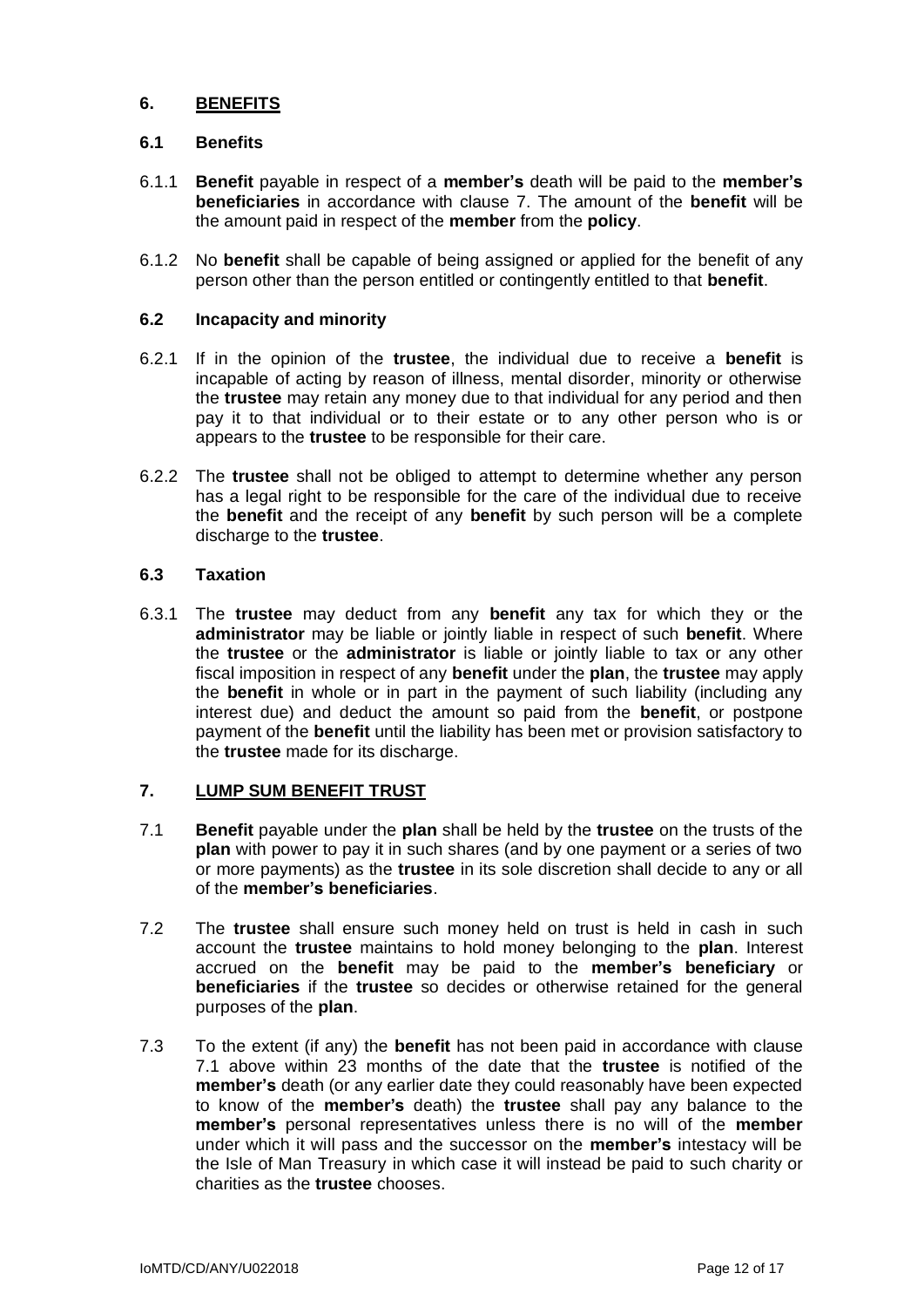- 7.4 The **trustee** shall take reasonable steps to establish the identity of, but is not obliged to identify all, potential **beneficiaries** of a **benefit** or the legal right of the **beneficiary** to receive the **benefit** and shall be entitled to rely upon information provided by the appropriate **participating employer** if it so decides.
- 7.5 The **trustee** may exercise its power under this clause by transferring or paying the **benefit** (or any part of it) to trustees to hold on revocable or irrevocable trust (including discretionary trust) for any one or more of the **member's beneficiaries** as it shall decide. The **trustee** shall have the power to appoint or remove a trustee or trustees to such trust as it shall decide and may provide for the payment of the appointee.
- 7.6 Any expenses or costs incurred in the establishment of a separate trust in connection with any payment under clause 7.5, may be deducted from the **benefit** if the **trustee** so decides.

## **8. PARTICIPATION OF EMPLOYERS**

## **8.1 Participation of employers**

- 8.1.1 The **principal employer** may admit to participation in the **plan** as a **participating employer** any Isle of Man company, firm or person which they control or are associated with (provided participation has been approved by the **Assessor**). The **principal employer** will obtain the approval of the Assessor to any proposed **participating employer.**
- 8.1.2 The **participating employer** must be covered by a **policy** and all other companies, firms or persons covered by that **policy** must also participate in the **plan**.
- 8.1.3 The **participating employer** must enter into a deed of participation agreeing to be bound by the **trust deed**. Participation will take effect on the date agreed by the **principal employer**.

### **8.2 Employer ceasing to participate**

- 8.2.1 A **participating employer** shall cease to participate in the **plan** on the date their cover under a **policy** is terminated.
- 8.2.2 The **principal employer** shall at any time have the right to terminate a **participating employer's** participation in the **plan** provided that:
	- (a) termination shall not have retrospective effect;
	- (b) one months' prior written notice must be given to the **participating employer**; and
	- (c) notification is given to the **Assessor**.

### **8.3 Obligations of participating employers**

- 8.3.1 Each of the **participating employers** agrees to be bound by the provisions of the **trust deed** and the provisions of the **policy** and to comply with all the conditions of the **policy** that apply to the **participating employer**.
- 8.3.2 Nothing in the **trust deed** or the **policy** restricts the right of a **participating employer** to terminate the employment of any of its **employees** who is a **member**.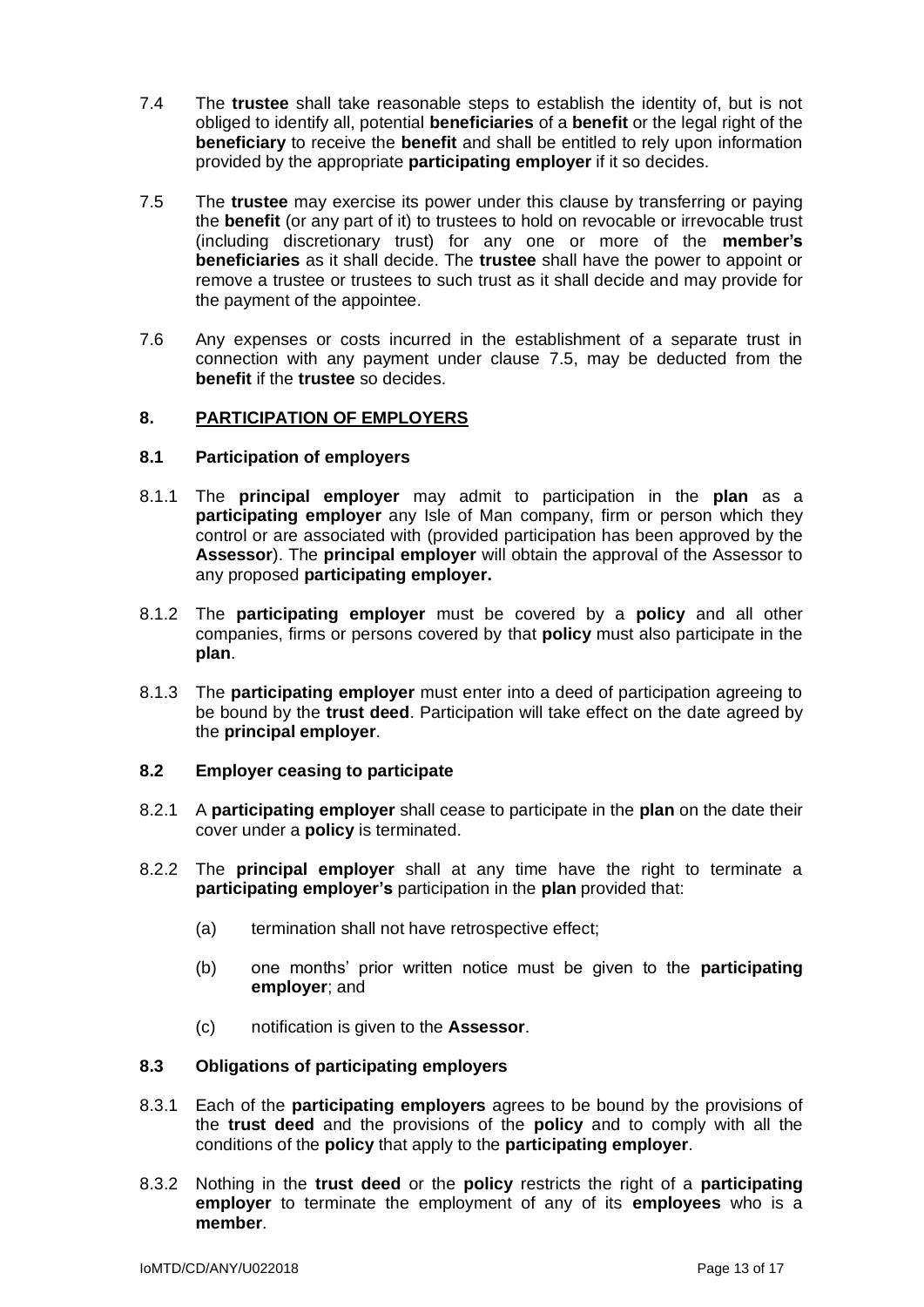# **9. SUBSTITUTION OF PRINCIPAL EMPLOYER**

- 9.1 Subject to the consent of the **principal employer** at the time (unless it has been dissolved) any company, firm or person may become the **plan's principal employer** (the new **principal employer**) provided that they execute a deed of substitution in favour of the **trustee** (whose agreement shall not be required) under which they assume the responsibilities of the **principal employer** under the **plan** and agree to observe and perform the provisions of the **plan** applicable to them as the **principal employer**.
- 9.2 From a date that the **principal employer** and the new **principal employer** agree, the **principal employer** shall be released from all obligations in relation to the **plan** and all other provisions of the **plan** shall take effect as if the new **principal employer** had originally been and is the **principal employer**.
- 9.3 The new **principal employer** is responsible for giving written notice of the substitution to the **Assessor**.

# **10. AMENDMENT**

- 10.1 The **principal employer** may without prior notice to the **members** add to, delete or alter the terms of the **trust deed** (and any subsequent deed) provided the alteration has been approved by the **Assessor** and does not affect any benefits which have already vested. Any alteration shall be effected in writing by the **principal employer** and may have retrospective or prospective effect (including after the date on which the **plan** shall have commenced winding-up) and shall be notified in writing to the **trustee** and **administrator**.
- 10.2 The **principal employer** shall notify the other **participating employers** in writing where, in the reasonable opinion of the **principal employer**, such alteration materially affects the other **participating employers'** participation in the **plan**.
- 10.3 The alteration shall not alter the purpose of the **plan** or prejudice the **approval** of the **plan**.

# **11. TERMINATION**

# **11.1 Termination of the plan by notice**

- 11.1.1 The **principal employer** shall at any time have the right by deed to terminate the **plan** provided that:
	- (a) termination shall not have retrospective effect;
	- (b) written notice must be given to the **participating employers**;
	- (c) written notice must be given to the **trustee** and **administrator**, where the **principal employer** does not fulfil that role; and
	- (d) written notice must be given to the **Assessor**.

### **11.2 Insolvency of the principal employer**

11.2.1 The **plan** shall be terminated if the **principal employer** enters into liquidation or its undertaking is acquired by or vested in another person or it is dissolved, provided a new **principal employer** has not been substituted and the **trustee** is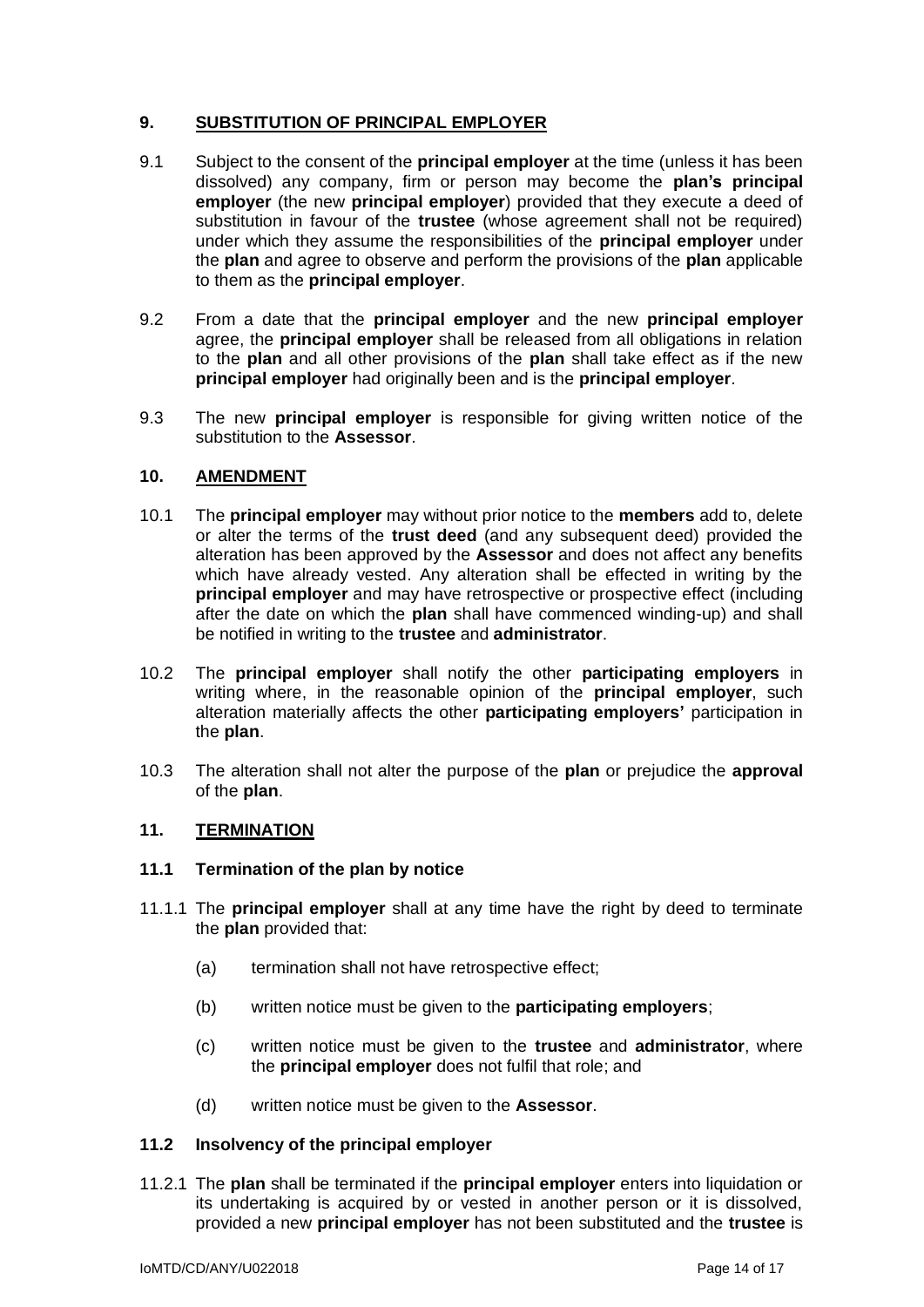of the opinion there is no reasonable expectation of a new **principal employer** being substituted.

### **11.3 Winding up the plan following termination**

- 11.3.1 Where **benefit** is being held by the **trustee** upon trust or where any claims in respect of **benefit** have been notified to an **insurer**, the provisions of the **plan** shall continue to apply and termination under clauses 11.1 and 11.2 shall not have effect until the last remaining **benefit** is paid or applied.
- 11.3.2 Other than the payment of **benefit** due under clause 7 on termination of the **plan** the **trustee** shall not be responsible for the payment of any outstanding liabilities of the **plan** at the date of its termination except to the extent there are **plan** assets available to it that are not **benefit** being held on trust. Such liabilities may include fees and expenses payable to the **trustee** under clauses 2.3 and 3.3.
- 11.3.3 Upon completion of the matters detailed above the **plan** trusts shall be dissolved.

## **12. ASSESSOR LIMITS AND REQUIREMENTS**

The **plan** is designed for **approval** and the **benefits** will be subject to all limits imposed by the **Assessor** as to nature and amount either generally or specifically to ensure that **approval** is not prejudiced. The **administrator** will inform any **member** whom they consider is likely to be affected by these Assessor Limits and Requirements. The **trustee** and **administrator** shall comply with the requirements for **approval**.

### **12.1 Maximum benefits**

- 12.1.1 The lump sum benefit payable on the death of a **member** shall not exceed the greater of:
	- (a) £5,000; and
	- (b) 4 times **final remuneration**,

or such higher amount as will not prejudice **approval** or is otherwise permitted by the **Assessor**.

# **12.2 Maximum age**

12.2.1 Membership of the **plan** will cease by the **member's** 75th birthday unless the **Assessor** agrees to a later age.

### **12.3 Membership continuation**

- 12.3.1 A **member** who is temporarily absent from work or is seconded to another Isle of Man based employer and remains resident for tax purposes in the Isle of Man may remain a **member** of the **plan** for up to 3 years (or such further period as the **Assessor** may allow).
- 12.3.2 A **member** who is seconded to an overseas employer or does not remain resident for tax purposes in the Isle of Man may remain a **member** of the **plan**, if agreed by the **Assessor** and subject to such conditions as the **Assessor** may require.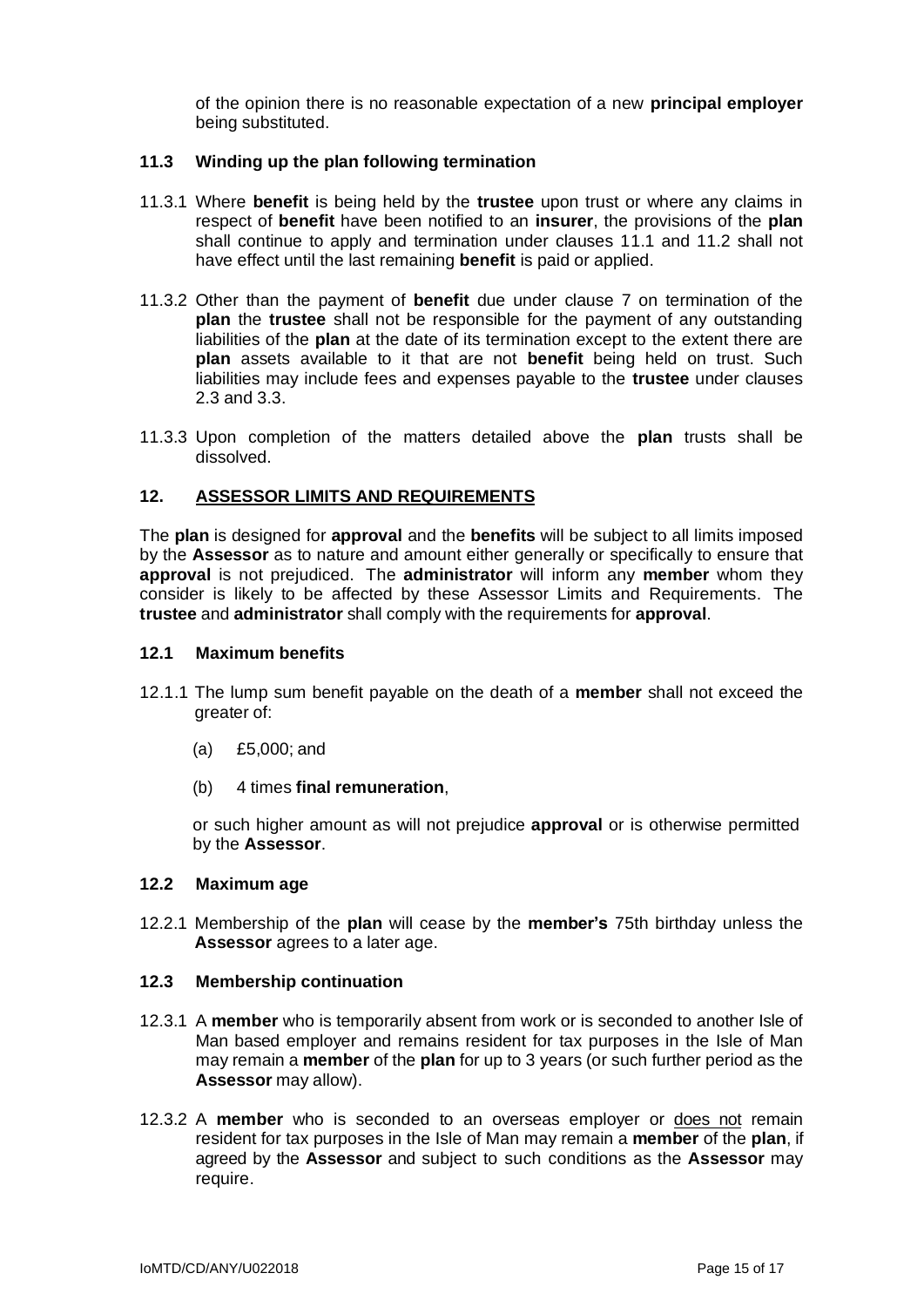A **member** who is seconded to an overseas employer must have a definite expectation (also on the part of their **participating employer**) that at the end of the secondment they will resume working for their **participating employer** or will be retiring (if the period of secondment is expected to extend to their retirement date). The overseas employer is expected to reimburse the contributions in respect of the **member** to their Isle of Man **participating employer**.

### **12.4 Definitions – final remuneration – fluctuating emoluments – index**

In this clause 12, **final remuneration** and **fluctuating emoluments** and **index** shall have the meanings given to them below:

**final remuneration** shall mean the greater of:

- (a) where there are no **fluctuating emoluments**, the annual rate of basic salary or wages being received immediately before death;
- (b) basic salary or wages as in (a) above plus the average of **fluctuating emoluments** during the 3 years (or the whole period of the employment if less) up to the date of death;
- (c) the total earnings (fixed plus fluctuating) paid during any selected period of 12 months ending not earlier than 36 months before the date of death;
- (d) the highest remuneration assessable as income from employment and upon which tax liability has been determined for any one of the 5 years before the date of death, being the aggregate of:
	- (i) the basic pay for the year in question; and
	- (ii) the yearly average over 3 or more consecutive years ending with the expiry of the corresponding basic pay year, of any **fluctuating emoluments** provided that **fluctuating emoluments** of a year other than the basic pay year may be increased in proportion to the increase in the **index** from the last day of that year up to the last day of the basic pay year. Remuneration that is received after the date of death and upon which tax liability has been determined will be treated as **fluctuating emoluments** (providing it was earned or qualified for prior to the date of death). In these circumstances it may be included provided the yearly average of 3 or more consecutive years begins no later than the commencement of the basic pay year; or
- (e) the yearly average of the total emoluments from the **participating employer** which are assessable to income tax as income from employment and upon which tax liability has been determined for any 3 or more consecutive years ending not earlier than 10 years before the date of death. Where such emoluments are received after the date of death but are earned or qualified for prior to that date, they may be included provided that in these circumstances the yearly average of 3 or more consecutive years begins no later than the commencement of the year ending with the date of death.